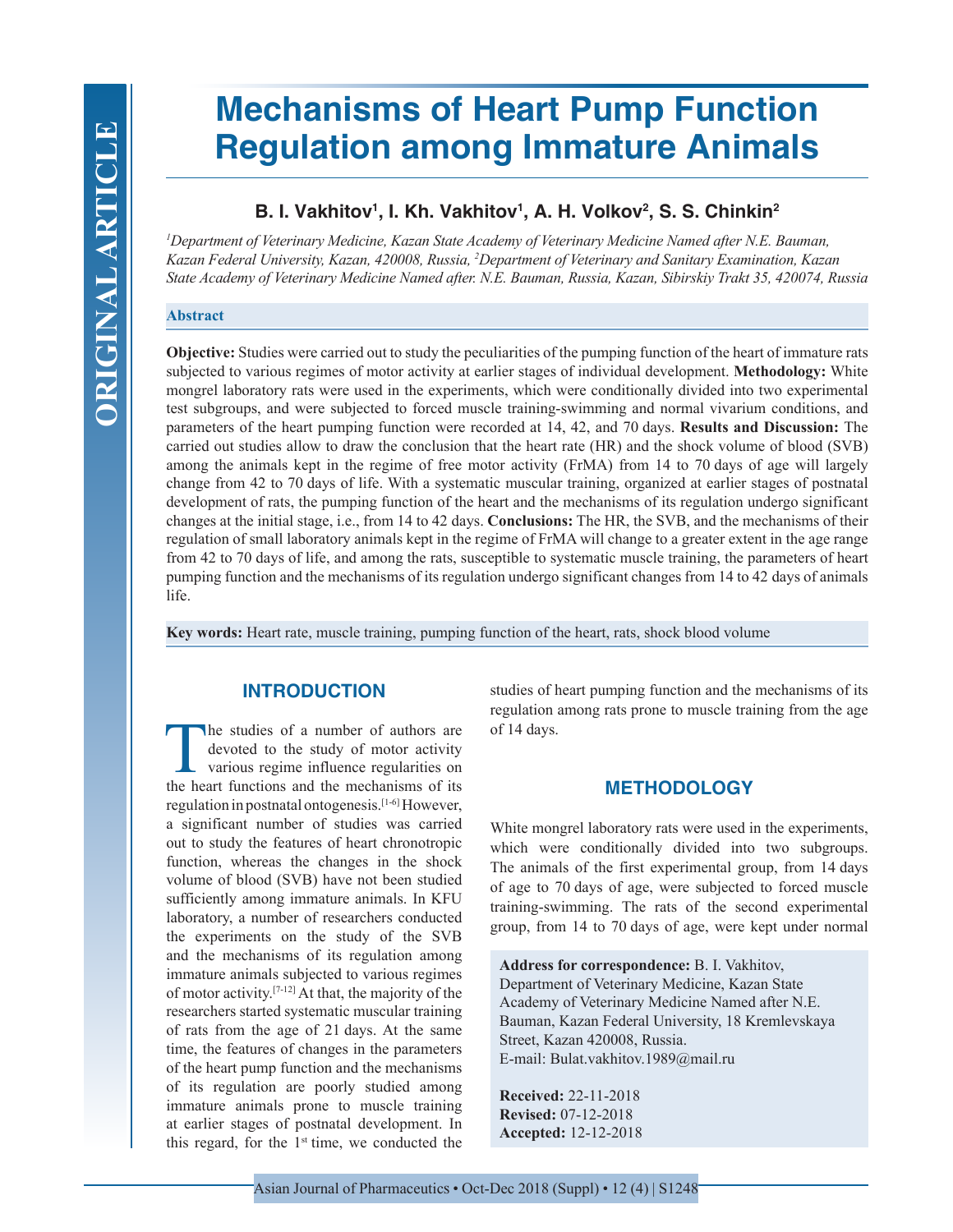vivarium conditions - 6–8 animals per each (free motor activity – [FrMA]). The parameters of the heart pumping function were recorded at 14, 42, and 70 days of age.

To determine the SVB, tetrapolar thoracic rheography was used.[6] The differentiated rheogram was recorded with RPG-204 device among anesthetized rats with sodium ethaminal (40 mg/kg) and natural respiration. To study the sympathetic effects on the heart pumping function of rats, 0.1% solution was injected into the jugular vein through a catheter at the dose of 0.8 ml/100 g and promazine at the concentration of 0.17 mg/100 g of weight body. To block the parasympathetic effects in the jugular vein, a 0.1% solution of sulfuric acid atropine was injected through the catheter, at the dose of 0.3 mg/100 g of body weight. The severity of sympathetic and parasympathetic influences on rat heart pumping function was judged by the shifts of heart rate (HR) and SVB after the pharmacological blockade of the corresponding receptors.

The administration of obsidian blocks β-adrenoreceptors, and the introduction of promazine blocks  $α$ -adrenoreceptors and chrono- and ino-tropic function of the heart decreases. The introduction of atropine, as is known, relieves the inhibitory effects of vagus nerves, and thus, there is the increase of HR and SVB due to the binding of post-synaptic M-choline receptors.

## **RESEARCH RESULTS AND THEIR DISCUSSION**

The HR of 14-day-old rats made  $380.3 \pm 7.7$  beats/min [Table 1]. During the process of rat keeping in the regime of FrMA, the HR decreased to  $428.3 \pm 9.5$  bpm by the  $42<sup>nd</sup>$  day. This value was 58.0 beats/min higher than the initial data  $(P < 0.05)$ . By the 70<sup>th</sup> day of life, the HR decreased slightly (11.1 beats/min) and amounted to  $427.2 \pm 8.0$  beats/min (*P* < 0.05) among the animals of FrMA group. Consequently, the HR increased among the rats from 14 to 42 days of age kept in the regime of FrMA, and some decrease is observed by the age of 70 days.

The HR has not undergone significant changes to the 42-day age among the rats subjected to systematic muscular training starting from the 14<sup>th</sup> day of age as compared with the baseline data, remaining at the level of 377–380 beats/min. During the subsequent muscle training of these same rats from 42 to 70 days of age, their HR decreased by 18.9 beats/min  $(P < 0.05)$ . Therefore, in the process of muscle training, organized from the 14th day of age, the HR does not undergo significant changes by the  $42<sup>nd</sup>$  day of animal life, whereas the animals kept in the regime of FrMA experienced a significant increase of HR. Thus, systematic muscular training, organized from the age of 14 days, largely inhibits the natural increase of heartbeat rate [Table 2].

We also analyzed the changes in the SVB among the animals subjected to various regimes of motor activity [Table 1]. The rats kept in the regime of FrMA from 14 to 42 days of age, the SVB increased from  $0.042 \pm 0.003$  to  $0.109 \pm 0.012$  ml. The increase in the SVB among the rats during 28 days of FrMA was  $0.067$  ml ( $P < 0.05$ ). In the process of the subsequent maintenance of these same rats within the regime of FrMA from 42 to 70 days of age, the SVB increased from 0.109 to 0.234 ml, i.e., by 0.125 ml  $(P < 0.05)$ . Consequently, in the course of next 28 days of life, the SBV of rats undergoes more significant changes than during the previous stage of life and the difference makes 0.058 ml ( $P < 0.05$ ). Thus, the rats kept in the regime of unlimited motor activity have a more expressed SBV increase in the range from 42 to 70 days of age than at the age from 14 to 42 days [Table 3].

Muscular training of rats contributes to a significant increase in the SVB. However, the rates of SBV growth are different among the rats at the first and second stage of muscle training. As our studies showed, in the process of swimming training,

| <b>Table 1:</b> Heart rate (beats/min) among the rats that<br>were in different regimes of motor activity |                  |                  |  |
|-----------------------------------------------------------------------------------------------------------|------------------|------------------|--|
| <b>Terms of heart parameter</b><br>indicator study                                                        | <b>FrMA</b>      | мт               |  |
| 14 days                                                                                                   | $380.3 \pm 7.71$ |                  |  |
| 42 days                                                                                                   | $438.3*+9.58$    | $377.4 \pm 7.72$ |  |
| 70 days                                                                                                   | $427.2 + 8.04$   | $358.5 + 5.38$   |  |

\*The difference is reliable in comparison with the values of the previous group (*Р*<0.05). MT: Muscle training, FrMA: Free motor activity

| Table 2: Stroke volume of blood (ml) among the rats |
|-----------------------------------------------------|
| subjected to different regimens of motor activity   |

| Age     | <b>Amount of</b><br>rats | <b>FrMA</b>         | мт                  |
|---------|--------------------------|---------------------|---------------------|
| 14 days | 20                       | $0.042 \pm 0.003$   |                     |
| 42 days | 19                       | $0.109^*$ ±0.012    | $0.238*_{\pm}0.018$ |
| 70 days | 55                       | $0.234*_{\pm}0.011$ | $0.327^* + 0.0014$  |

\*The difference is reliable in comparison with the values of the previous group (*Р*<0.05). FrMA: Free motor activity, MT: Muscle training

| <b>Table 3:</b> The reaction of heart rate (%) among the |
|----------------------------------------------------------|
| rats subjected to different regimes of motor activity    |
| with the blockade of adreno and choline-receptors        |

| Age          | <b>Motor activity</b><br>modes | Heart rate responce (%) |                                                                                                      |                                 |
|--------------|--------------------------------|-------------------------|------------------------------------------------------------------------------------------------------|---------------------------------|
|              |                                |                         | Obsidan Prozazine Atropine                                                                           |                                 |
| 14 days FrMA |                                |                         | $33.8 \pm 2.3$ 16.0 $\pm 2.4$                                                                        | $6.5 \pm 1.8$                   |
| 42 days FrMA | МT                             |                         | $29.1 \pm 2.6^*$ 14.6 $\pm 2.3$ 12.1 $\pm 2.2^*$<br>$22.1 \pm 2.5^*$ 14.0 $\pm 2.5$ 22.7 $\pm 1.7^*$ |                                 |
| 70 days FrMA | MT                             | $26.3 \pm 1.3^*$        | $21.1 \pm 2.4^*$ 10.6 $\pm 2.3$ 29.2 $\pm 1.8^*$                                                     | $13.8 \pm 3.8$ $21.6 \pm 1.6^*$ |

\*The difference is reliable in comparison with the values of the previous group (*Р*<0.05)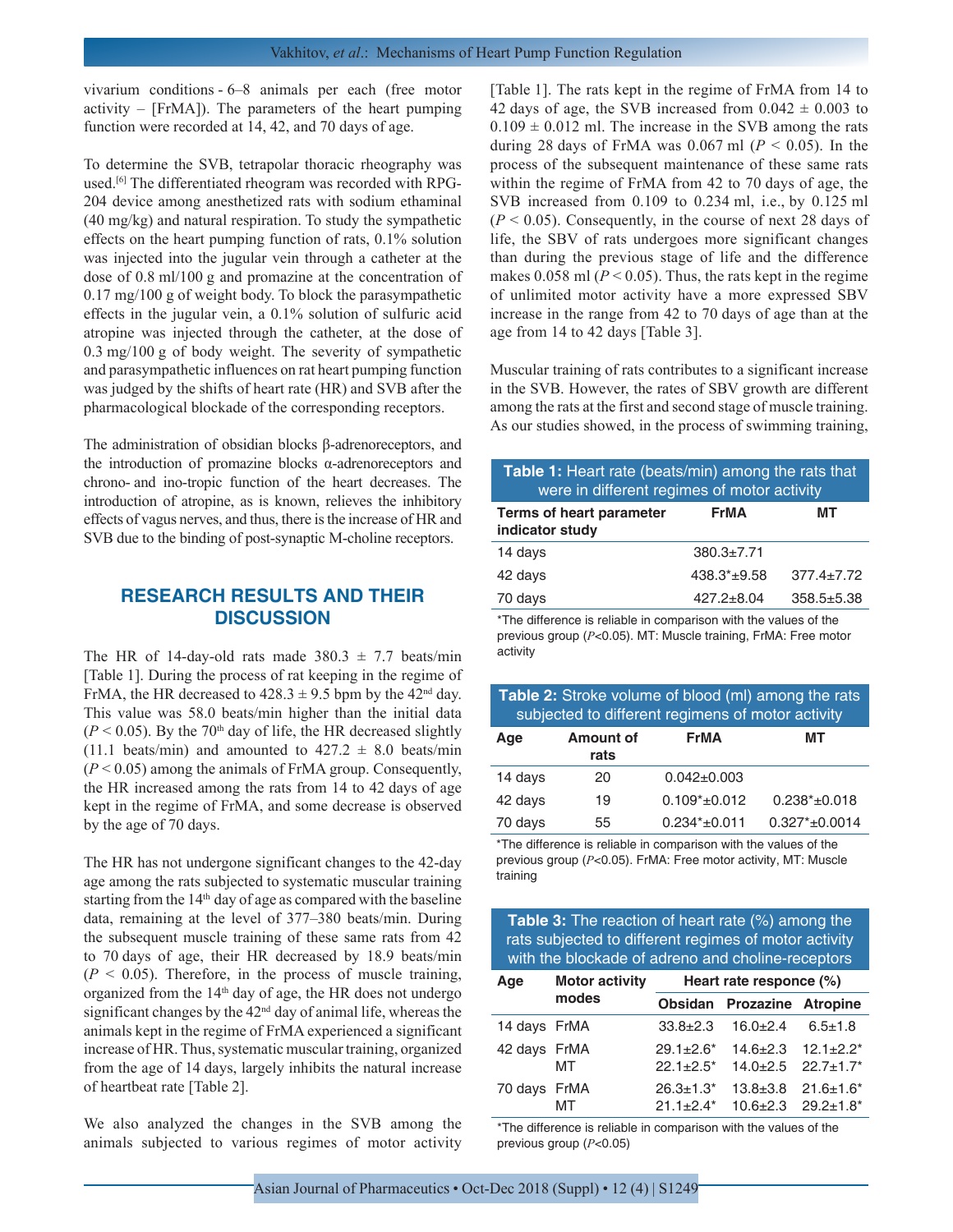Vakhitov, *et al*.: Mechanisms of Heart Pump Function Regulation

| activity with the blockade of adreno and choline receptors |                             |                                     |                                     |                                      |  |
|------------------------------------------------------------|-----------------------------|-------------------------------------|-------------------------------------|--------------------------------------|--|
| Age                                                        | <b>Motor activity modes</b> |                                     | Stroke volume of blood response (%) |                                      |  |
|                                                            |                             | Obsidan                             | <b>Prozazine</b>                    | <b>Atropine</b>                      |  |
| 14 days                                                    | FrMA                        | $18.5 \pm 3.3$                      | $26.6 \pm 4.8$                      | $35.8 \pm 3.4*$                      |  |
| 42 days                                                    | FrMA<br>МT                  | $17.2 \pm 2.9^*$<br>$22.3 \pm 3.1*$ | $21.6 + 4.4$<br>$24.5 \pm 3.3$      | $23.5 \pm 2.1^*$<br>$18.8 \pm 3.3^*$ |  |
| 70 days                                                    | FrMA<br>МT                  | 13.6±207*<br>$16.6 \pm 108^*$       | $17.3 + 4.8$<br>$18.5 \pm 6.7$      | $18.6 \pm 2.4^*$<br>$15.8 \pm 2.1^*$ |  |

**Table 4:** The reaction of the shock volume of blood (%) among the rats subjected to different regimes of motor

\*The difference is reliable in comparison with the values of the previous group (*P*<0.05). FrMA: Free motor activity, MT: Muscle training

the SVB increased from 0.042 to 0.238 ml from 14 to 42 days of age, i.e., by  $0.196$  ml ( $P < 0.05$ ). In the course of the subsequent muscle training of the same animals from 42 to 70 days of age, the SVB increased only by 0.089 ml (*P* < 0.05). Consequently, during muscular training of rats at the age from 14 to 70 days, the rate of SVB increase during the first stage, i.е., from 14 to 42 days is more pronounced than in the subsequent stage, i.e., from 42 to 70 days of life [Table 4].

To study the sympathetic and parasympathetic influences on the pumping function of rat heart, obsidian, promazine, and atropine were introduced into the jugular vein through the catheter.

The introduction of obsidian and promazine for rats exposed to muscular training from 14 to 42 days of age caused the decrease of HR in comparison with the initial data by 83.7 beats/min (22.1%) and 39.3 beats/min (14.0%) ( $P < 0.05$ ). When atropine was administered, the HR among these rats increased by 87.7 beats/min  $(22.7%)$   $(P < 0.05)$ . The subsequent muscular training of these rats from 42 to 70 days of age led to the decrease of HR response after the administration of adrenoblockers. Thus, with the introduction of obsidian and promazine, the decrease of HR by 76 (21.1%) and 30.2 beats/min (10.6%), respectively  $(P < 0.05)$ , took place among 70-day-old rats. With the introduction of atropine, the HR of 70-day-old trained rats increased by 105.8 beats/min (29.2%). This response to HR after the administration of α, β-adreno and M-choline blockers was significantly lower in comparison with the response of HR recorded at 42 days of age. Consequently, in the process of systematic muscular training of rats at the age from 14 to 70 days, the decrease of HR is associated with the increase of vague nerve activity at a simultaneous decrease of sympathetic influences in the regulation of the chronotropic heart function. At that, it should be noted that the sympathetic influence in HR regulation is more pronounced during muscular training in the range from 14 to 42 days of age. Thus, if the sympathetic influence in the regulation of HR decreases by 11.7% among the trained rats in the age range from 14 to 42 days, then at the age from 42 to 70 days, this decrease was only  $1.0\%$  ( $P < 0.05$ ).

The reaction of SVB to the administration of obsidian and atropine was 18.5% and 35.8%, respectively, among 14-dayold rats. As a result of muscle training, the response of SVB to the administration of obsidian increased to 22.3% by the age of 42 days and decreased to 18.8% after the introduction of atropine. In the course of the subsequent muscular training of these same rats before 70-day-old age, the reaction of SVB to the administration of obsidian and atropine decreased slightly and amounted to 16.6 and 15.8%. However, this decrease of SVB reaction to the administration of obsidian and atropine is less pronounced than in the age of 42 days. Consequently, the rats prone to muscle training at earlier stages of postnatal development experience significant changes in the regulation of blood stroke volume at the initial stage of swim training.

#### **SUMMARY**

The carried out studies allow us to draw the conclusion that the HR and the SVB among the animals kept in the regime of FrMA from 14 to 70 days of age will largely change from 42 to 70 days of life. With a systematic muscular training, organized at earlier stages of postnatal development of rats, the pumping function of the heart and the mechanisms of its regulation undergo significant changes at the initial stage, i.е., from 14 to 42 days. In our opinion, this fact is explained by the following. Against the background of the natural processes occurring in the developing body of a rat, muscle training causes significant changes in heart and the mechanisms of its regulation at earlier stages of postnatal development. First, myocardium hypertrophy develops at a significant rate. Probably, at the first stage of muscle training, this happens to a greater extent due to the acceleration of cardiomyocyte division processes. However, in the future, as the body grows and develops, muscle training does not significantly affect the processes of cell division and their population does not change significantly. In our view, the development of myocardial hypertrophy during the second stage of training is largely conditioned by the increase of cardiomyocyte weight. However, this process requires more time. Perhaps, due to this, the changes in the pumping function of the rat heart are less pronounced during the second stage of muscle training. Second, muscle training, organized at earlier stages of